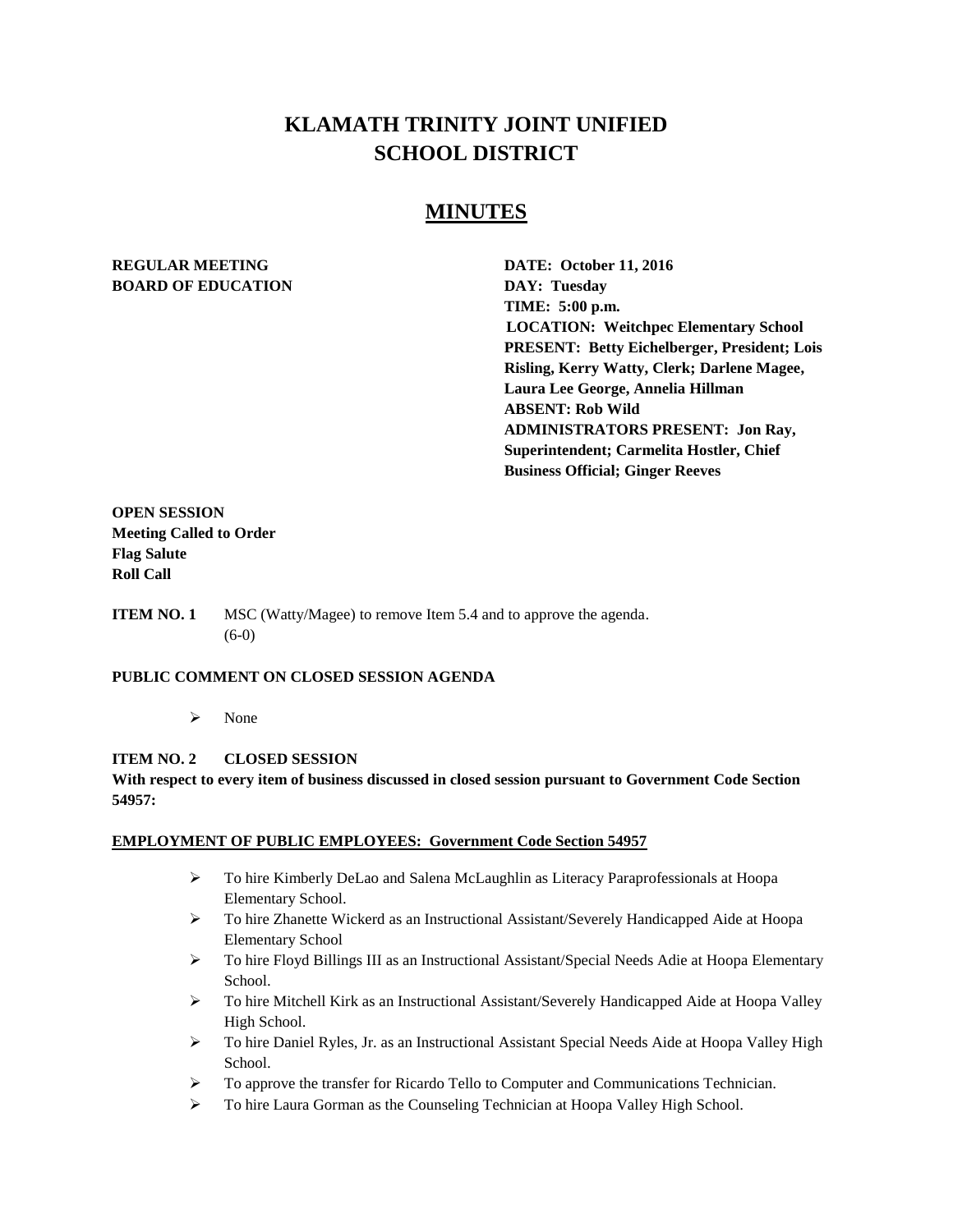#### MIN 10/11/16 Page 2

- $\triangleright$  To hire Angie Wilder-Cervantes as the Vocational Caseworker/Transition Partnership Program & Workability at Hoopa Valley High School.
- To hire Deanna Marshall as the Sunshine Committee Chairperson.
- > To hire Shelly Slusser as the Curriculum & Technology Committee Chairperson.
- To hire Vicki Kurtz as the Procedures Committee Chairperson.
- To hire Brooke Ferandell as the Student Activities Committee Chairperson.
- $\triangleright$  To hire Michael O'Neill as the Professional Development Committee Chairperson.
- To hire Brian Hopper as the Site Planning Lead Chairperson at Hoopa Valley High School.
- To hire Irma Matilton as the Sunshine Committee Lead Chairperson at Hoopa Valley High School.
- To hire Hiedi Jarnaghan as the Athletic Lead Chairperson at Hoopa Valley High School.

### **STIPENDS**

- To hire Darian Ferris as the Varsity Volleyball Coach at Hoopa Valley High School.
- > To hire Shelly Baldy as the JV Volleyball Coach at Hoopa Valley High School.
- To hire Brent Ritschel as the Cross Country Coach at Hoopa Elementary School.
- To hire Lauren Hefflin as the Volleyball Coach at Orleans Elementary School.

*All hires were approved by one motion (5-0-1 Abstain/Hillman)* 

**GOVERNMENT CODE SECTION 54957**: Public Employee discipline, dismissal, release, non re-election, acceptance of the resignation of, or other action which otherwise affects the employment status of a public employee.

*The Superintendent has accepted the resignation of Demetrius Villegas.* 

GOVERNMENT CODE SECITON 54956.9 Conference with Legal Counsel – Anticipated Litigation: Under Government Code sections 54956.9(d)(2), the Klamath Trinity Joint Unified Board of Trustees hereby provides public notice that it may meet in Closed Session to decide whether there is significant exposure to litigation, and to consider and act in connection with matters for which there is a significant exposure to litigation. Under Government Code sections 54956.9, the Klamath Trinity Joint Unified Board of Trustees hereby provides public notice that it may meet in Closed Session to decide to initiate litigation and to consider and act in connection with litigation it has decided to initiate Conference with Legal Counsel – Anticipated Litigation: Significant exposure to Litigation.

GOVERNMENT CODE SECTIONS 6549.1(d) AND 54957.6 CONFERENCE WITH LABOR NEGOTIATOR Agency Negotiator: Jon Ray, Superintendent, Employee Organizations: Klamath Trinity Teachers Association (KTTA); California School Employees Association, Chapter 347 (CSEA); Unrepresented Employees. CONFERENCE WITH DISTRICT NEGOTIATOR:

### **RETURN TO OPEN SESSION** 6:20 **p.m.**

### **ITEM NO. 3 ANNOUNCEMENT OF ACTIONS TAKEN IN CLOSED SESSION WHICH ARE REQUIRED TO BE ANNOUNCED**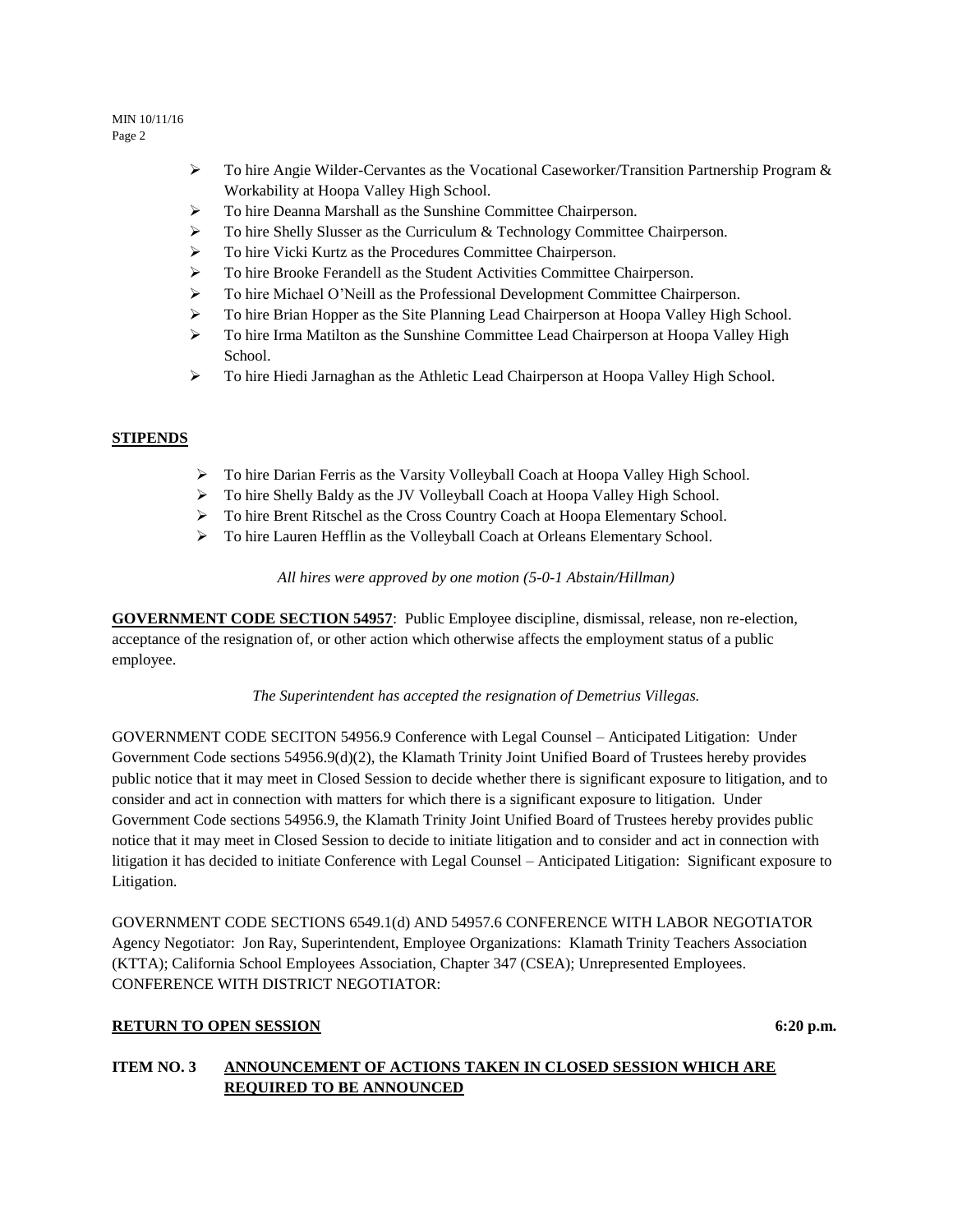MIN 10/11/16 Page 3

## **ITEM NO. 4 PUBLIC COMMENT AND COMMUNICATION ON NON-AGENDAT ITEMS: TO INCLUDE INDIAN POLICIES AND PROCEDURES**

- Mary Raigosa-Basketball hoop and screen at Jack Norton Elementary School.
- > Patti Gibbens-Baskeball hoop and screen at Jack Norton Elementary School.
- > Jade Tyner-Basketball hoop and screen at Jack Norton Elementary School.

### **ITEM NO. 5 CONSENT AGENDA**

MSC (George/Risling) to approve Items 5.1, 5.2, 5.3, 5.5 and 5.6. (6-0)

#### **5.1 MINUTES OF PREVIOUS MEETING**

Regular Meeting – September 13, 2016

#### **5.2 BILLS AND WARRANTS REPORT**

Total for the month of September: \$3,479,923.57

### 5.3 WILLIAMS UNIFORM COMPLAINT REPORT-3<sup>RD</sup> QUARTER

The Board approved the Williams Uniform Complaint Report for the third quarter.

#### **5.4 OUT OF STATE TRAVEL**

MSC (George/Watty) to approve a professional development travel request for the Indian Education Director to attend the Healthy Country Planning workshop at the Kakadu National Park in Australia from October 31 to November 4.

The Board approved the request from John Snell, Hoopa Elementary Assistant Principal, to travel to Washington, DC, October 20-22 to attend the Circles of Insight, Spheres of Influence National Gathering, Parent Teacher Home Visits. (6-0)

#### **5.5 OVERNIGHT/OUT OF STATE FIELD TRIP**

The Board approved the overnight field trip for the sixth grade class to Crater Lake National Park on October 19-21.

#### **5.6 SCHEDULE OF FUNDRAISING EVENTS FOR ORLEANS ELEMENTARY SCHOOL**

The Board is asked to approve the list of fundraising events for Orleans Elementary School.

#### **ITEM NO. 6 DISTRICT REPORTS**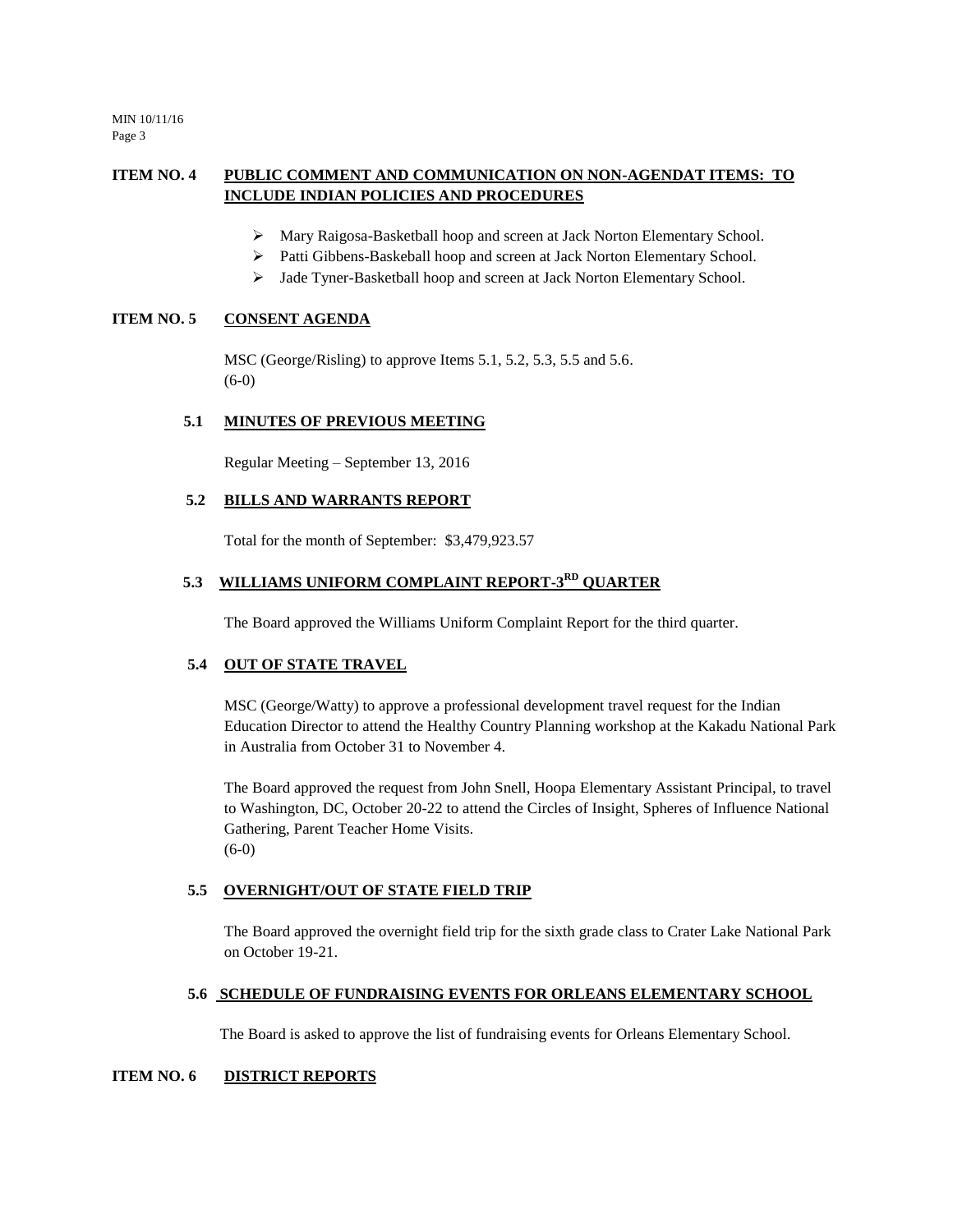- **6.1** Employee Group Reports: Mary Raigosa and Patti Gibbens spoke.
- **6.2** Indian Education Director's Report: Margo Robbins reported on the IPP recommendations.
- **6.3** Hoopa Elementary School Report: Paula Wyant reported the happenings at Hoopa Elementary.
- **6.4** Construction update: Kevin Nolen gave an update on the construction progress.
- **6.5** Trinity Valley Elementary School Report: Brooke Ferandell reported on the happenings at Trinity Valley Elementary School.
- **6.6** Captain John Continuation High School Report: Jennifer Lane reported on the happenings at CJ.
- **6.7** Orleans, Jack Norton & Weitchpec Elementary School Reports: Jason Henderson reported on the happenings at Orleans, Jack Norton and Weitchpec.
- **6.8** Hoopa Valley High School Report: Peter Cole reported on the happenings at Hoopa High.
- **6.9** Activities & Sunshine Committee Reports**:** Brooke Ferandell and Le Anna Carson Hansen reported the happenings for the Activities Committee and the Sunshine Committee.
- **6.10** Special Education Report : Craig Kimball reported on the Special Education Program.

### **DISCUSSION ITEMS**

### **ITEM NO. 7 ITEMS FOR BOARD ACTION**

### **7.26 PROFESSIONAL DEVELOPMENT REQUEST TO PURCHASE SEEING STARS MATERIALS**

MSC (Watty/Hillman) to table to see if there is money available. The Professional Development Department is to meet with Ramona Sokolow, Carmelita Hostler, and Craig Kimball. (6-0)

### **7.1 CHANGE ORDER FOR HOOPA PARKING LOT PROJECT-PHASE II DSA CLOUDED CHANGES**

MSC (Risling/George) to approve the change orders in the amount of \$465,929.21. (6-0)

### **7.2 CHANGE ORDER FROM MCCUEN CONSTRUCTION INC.-HOOPA VALLEY HIGH SCHOOL GYM MODERNIZATION PROJECT-PHASE I**

MSC (George/Magee) to approve the change order in the amount of \$70,340.91 for the roof coating, down spout and HVAC. (6-0)

### **7.3 CHANGE ORDER FROM MCCUEN CONSTRUCTION INC.-HOOPA VALLEY ELEMENTARY SCHOOL MODERNIZATION PROJECT-PHASE II, CLASSROOMS**

MSC (Magee/George) to approve the change orders in the amount of \$277,585.63. (6-0)

### **7.4 CHANGE ORDER FROM MCCUEN CONSTRUCTION INC.-JACK NORTON ELEMENTARY SCHOOL MULTI-PURPOSE ROOM PROJECT-PHASE II**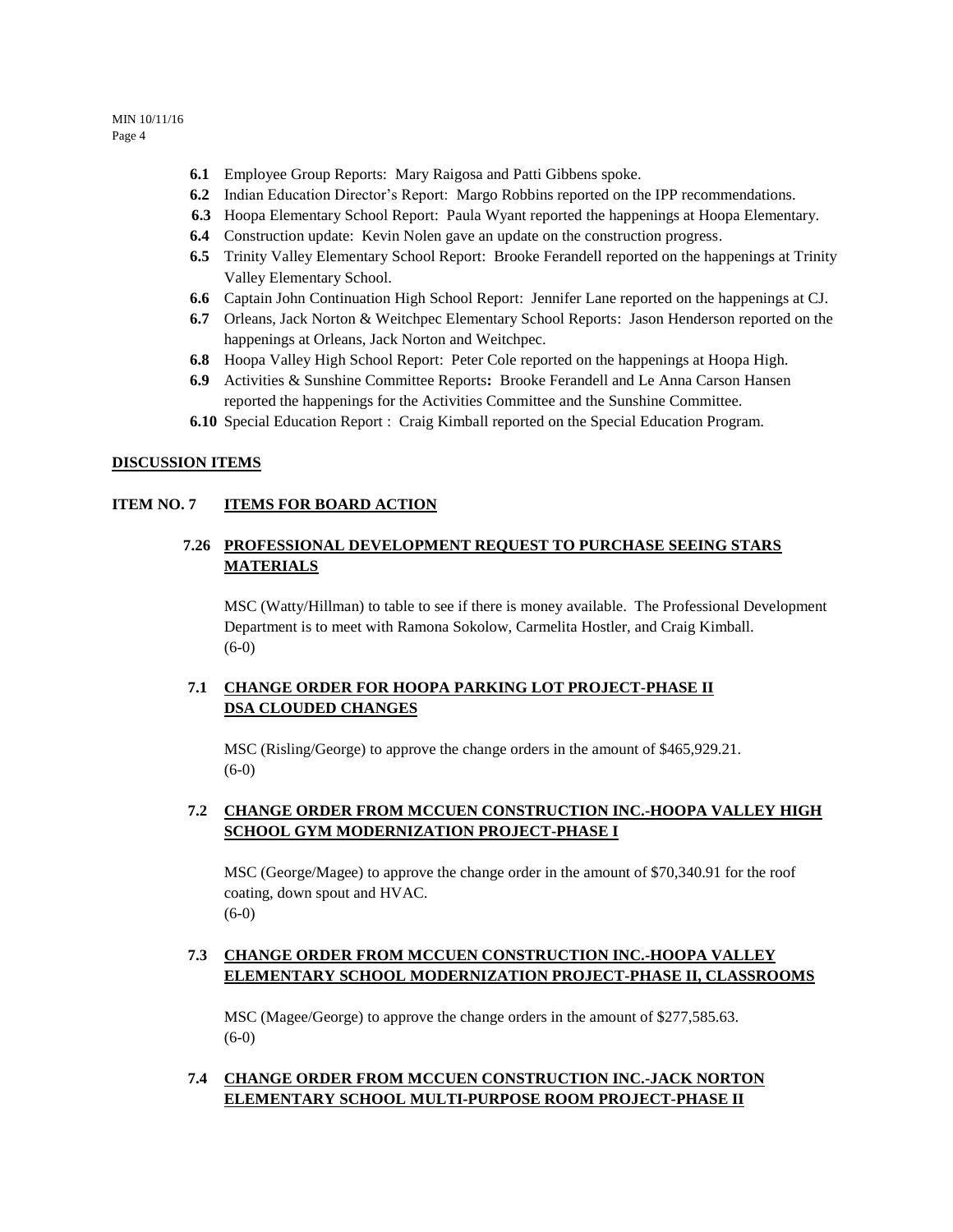MSC (Magee/Watty) to approve the change orders in the amount of \$27,671.28. (6-0)

## **7.5 CHANGE ORDER FROM MCCUEN CONSTRUCTION INC.-ORLEANS ELEMENTARY SCHOOL MULTI-PURPOSE ROOM AND LIBRARY PROJECT-PHASE II**

MSC (Watty/Hillman) to approve the change orders in the amount of \$150,538.69. (6-0)

### **7.6 CHANGE ORDER FROM MCCUEN CONSTRUCTION INC.-TRINITY VALLEY ELEMENTARY SCHOOL-PHASE II, INCREMENT 1**

MSC (Watty/Magee) to approve the change orders in the amount of \$58,300.15. (6-0)

### **7.7 CHANGE ORDER FROM MCCUEN CONSTRUCTION INC.-TRINITY VALLEY ELEMENTARY SCHOOL-PHASE II, INCREMENT 2**

MSC (George/Hillman) to approve the change order in the amount of \$87,281.83.  $(6-0)$ 

### **7.8 CHANGE ORDERS FROM LACO & ASSOCIATES-TESTING AND INSPECTION SERVICES**

|                                  | MSC (Magee/Watty) to approve the following change orders: |             |
|----------------------------------|-----------------------------------------------------------|-------------|
| <b>Trinity Valley Elementary</b> | Phase II (Increment $#1$ )                                | \$2,920.00  |
| <b>Orleans Elementary</b>        | Phase II                                                  | \$5,110.00  |
| Jack Norton Elementary           | Phase II                                                  | \$4,320.00  |
|                                  | Total:                                                    | \$12,350.00 |

(6-0)

### **7.9 LACO & ASSOCIATES SCOPE AND PRELIMINARY FEE ESTIMATE TRINITY VALLEY ELEMENTARY SCHOOL-PHASE II, INCREMENT #2**

MSC (Watty/George) to approve the estimate for DSA required testing and inspection services in the amount of \$16,215.00. (6-0)

## **7.10ASBESTOS SCIENCE TECHNOLOGIES, INC. INVOICE TRINITY VALLEY ELEMENTARY SCHOOL-INCREMENT 2**

MSC (Magee/Hillman) to approve the change order in the amount of \$7,809.00 for additional compliance sampling and specifications. (6-0)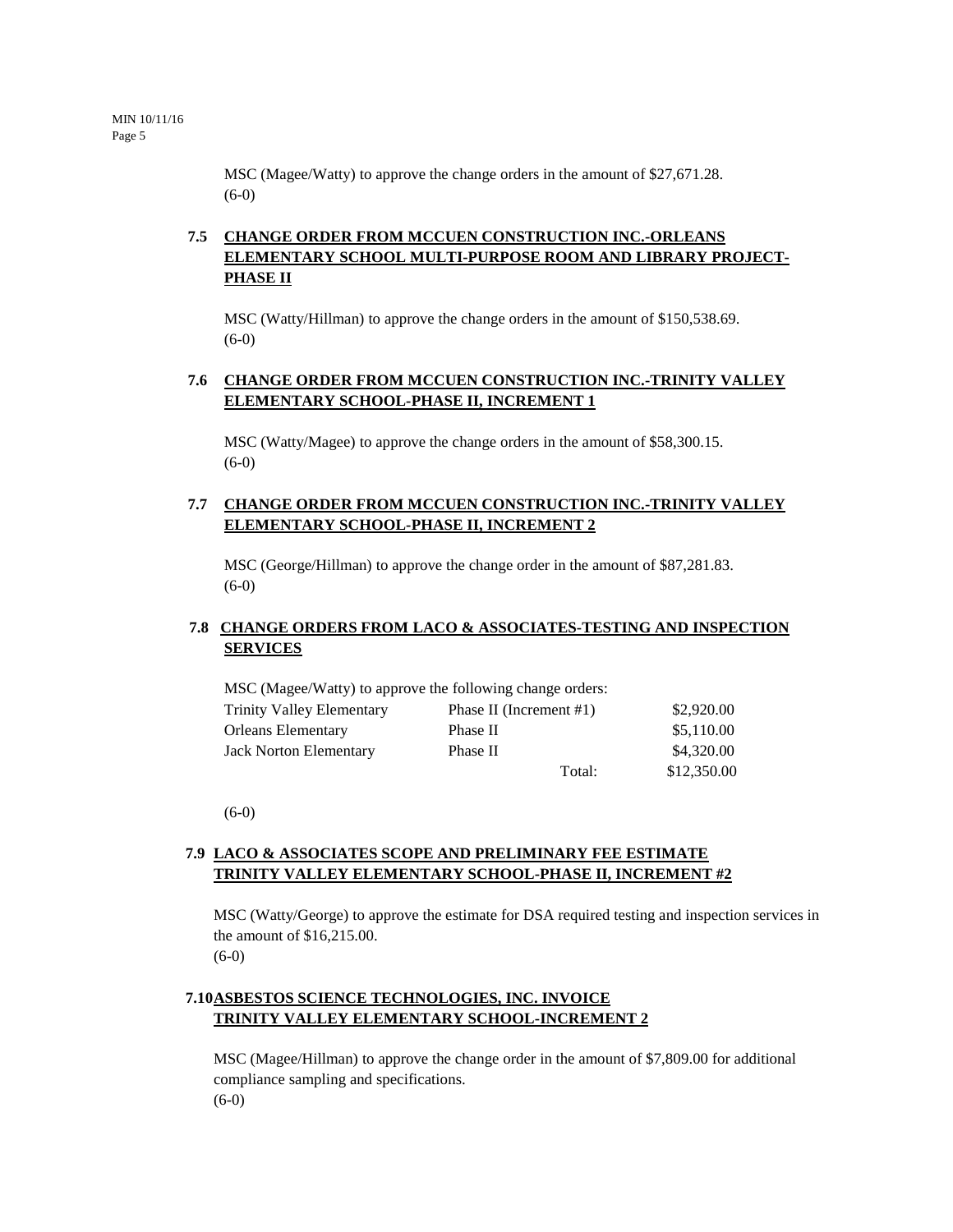## **7.11 ASBESTOS SCIENCE TECHNOLOGIES, INC. INVOICE TRINITY VALLEY ELEMENTARY SCHOOL-PHASE II, INCREMENT 2 CHANGE ORDER**

MSC (George/Magee) to approve the change order in the amount of \$3,087.91for Trinity Valley Elementary School for point counting of administration building, map preparation, etc. as per air quality for demolition.

(6-0)

## **7.12ASBESTOS SCIENCE TECHNOLOGIES, INC. INVOICE HOOPA VALLEY HIGH SCHOOL-PHASE II INCREMENT 2 CLASSROOM AND ADMINISTRATION OFFICE**

MSC (Watty/Hillman) to approve the change order in the amount of \$38,990.00 for additional costs for the classroom and administration wing involving stucco, roofing and diagonal sheeting. Change order.

(6-0)

## **7.13ASBESTOS SCIENCE TECHNOLOGIES, INC. INVOICE HOOPA VALLEY HIGH SCHOOL-PHASE II CAFETERIA CHANGE ORDER**

MSC (Watty/Magee) to approve the change order in the amount of \$61,130.00 for additional costs for the cafeteria involving roof removal, diagonal sheeting, stucco, brick, etc. (6-0)

## **7.14ASBESTOS SCIENCE TECHNOLOGIES, INC. INVOICE TRINITY VALLEY ELEMENTARY SCHOOL-PHASE II, INCREMENT I & II**

MSC (Watty/Magee) to approve the change order in the amount of \$51,630.00 for additional costs for extra work time and samples associated with items that were not originally planned for. (6-0)

## **7.15ASBESTOS SCIENCE TECHNOLOGIES, INC. INVOICE JACK NORTON ELEMENTARY SCHOOL-PHASE II**

MSC (Magee/George) to approve the change order in the amount of \$3,835.00 for air sampling etc of the lobby floor and ceiling. (6-0)

## **7.16PROPOSAL FROM KDI CONSULTANTS, INC. TRINITY VALLEY ELEMENTARY SCHOOL-PHASE II, INCREMENT I & II HOOPA VALLEY HIGH SCHOOL PROJECTS**

MSC (Goerge/Hillman) to approve the proposal in the amount of \$154,896.00 for DSA Inspection fees. (6-0)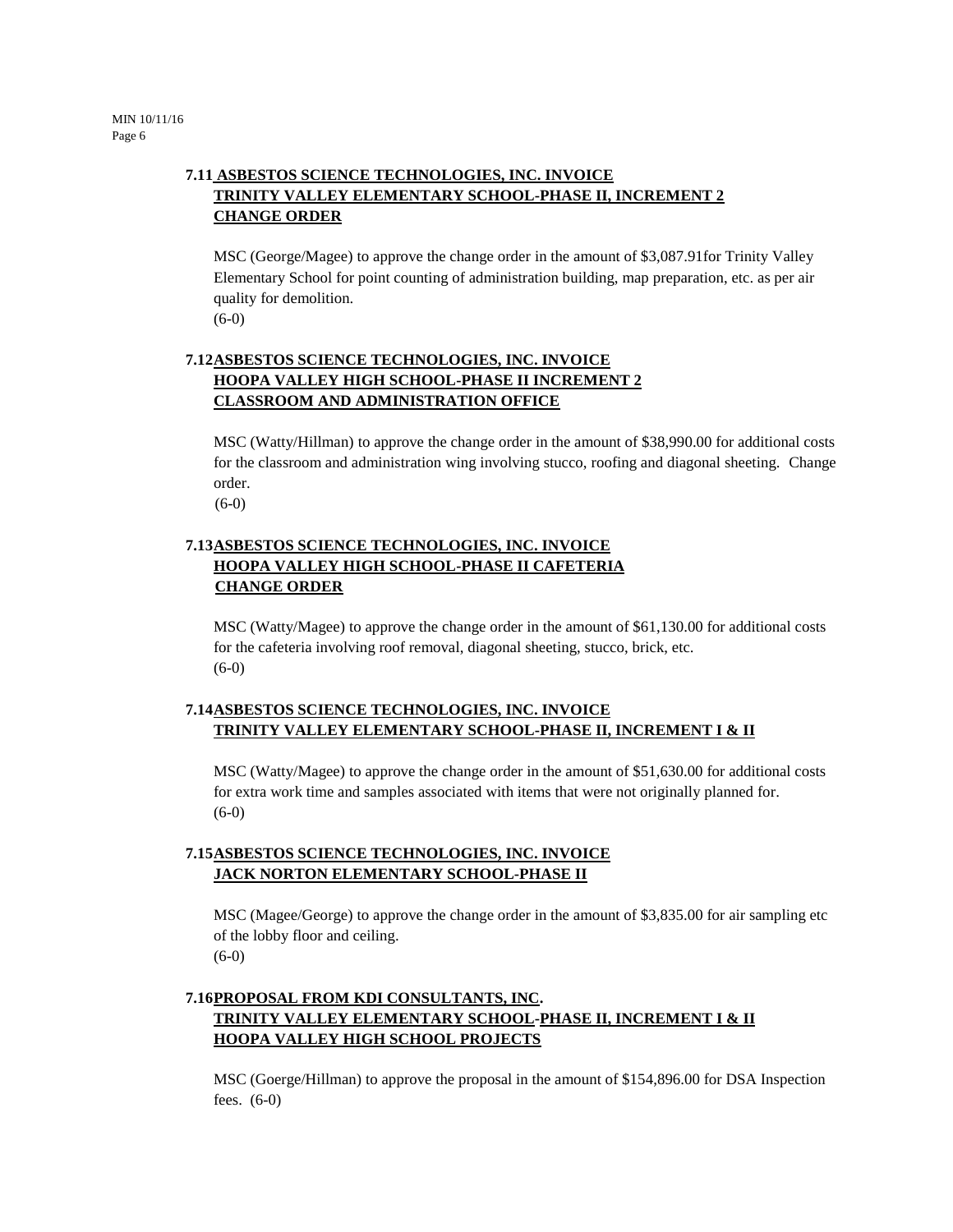## **7.17PROPOSAL FROM CONSTRUCTION WELDING INSPECTION, INC. HOOPA PARKING PROJECT AND TRINITY VALLEY ELEMENTARY SCHOOL INCREMENT 2**

MSC (George/Hillman) to approve the proposal in the amount of \$1,660.00 for inspection fees for the polygon shade/lunch shelters. (6-0)

### **7.18DECLARATION OF NEED FOR FULLY QUALIFIED EDUCATORS**

MSC (Watty/George) to approve the Declaration of Need for Fully Qualified Educators. (6-0)

#### **7.19MEMORANDUM OF UNDERSTANDING/BTSA SUPPORT PROVIDER**

MSC (George/Watty) to approve the MOU with Blue Lake Union Elementary School and the District to maintain a partnership to provide the growth of a second year induction teacher at Hoopa Elementary School by a veteran BTSA provider employed at Blue Lake Elementary. (6-0)

### **7.20QUOTE FROM CONTRAX FURNISHINGS-JACK NORTON ELEMENTARY SCHOOL CAFETERIA**

MSC (Magee/Watty) to approve the quote in the amount of \$16,859.55 for tables in the cafeteria. (6-0)

### **7.21QUOTE FROM CONTRAX FURNISHING-ORLEANS ELEMENTARY SCHOOL CAFETERIA**

MSC (Watty/Eichelberger) to approve the quote in the amount of \$26,825.35 for tables in the cafeteria.

(6-0)

## **7.22BOARD POLICY UPDATES FOR DECEMBER 2013, FEBRUARY 2014, APRIL 2014, AUGUST 2014, OCTOBER 2014, DECEMBER 2014, APRIL 2015, JULY 2015, OCTOBER 2015, DECEMBER 2015, MAY 2016, JUNE 2016 AND JULY 2016.**

MSC (George/Hillman) to approve all except for BP 5121 from the July 2016 updates. (6-0)

MSC (George/Watty) to approve all except for BP 6146.1 from the December 2015 updates. (6-0)

#### **7.23 BOARD POLICY UPDATES FOR APRIL 2016**

The Board is presented the updates for April 2016 for the first reading review. No action required.